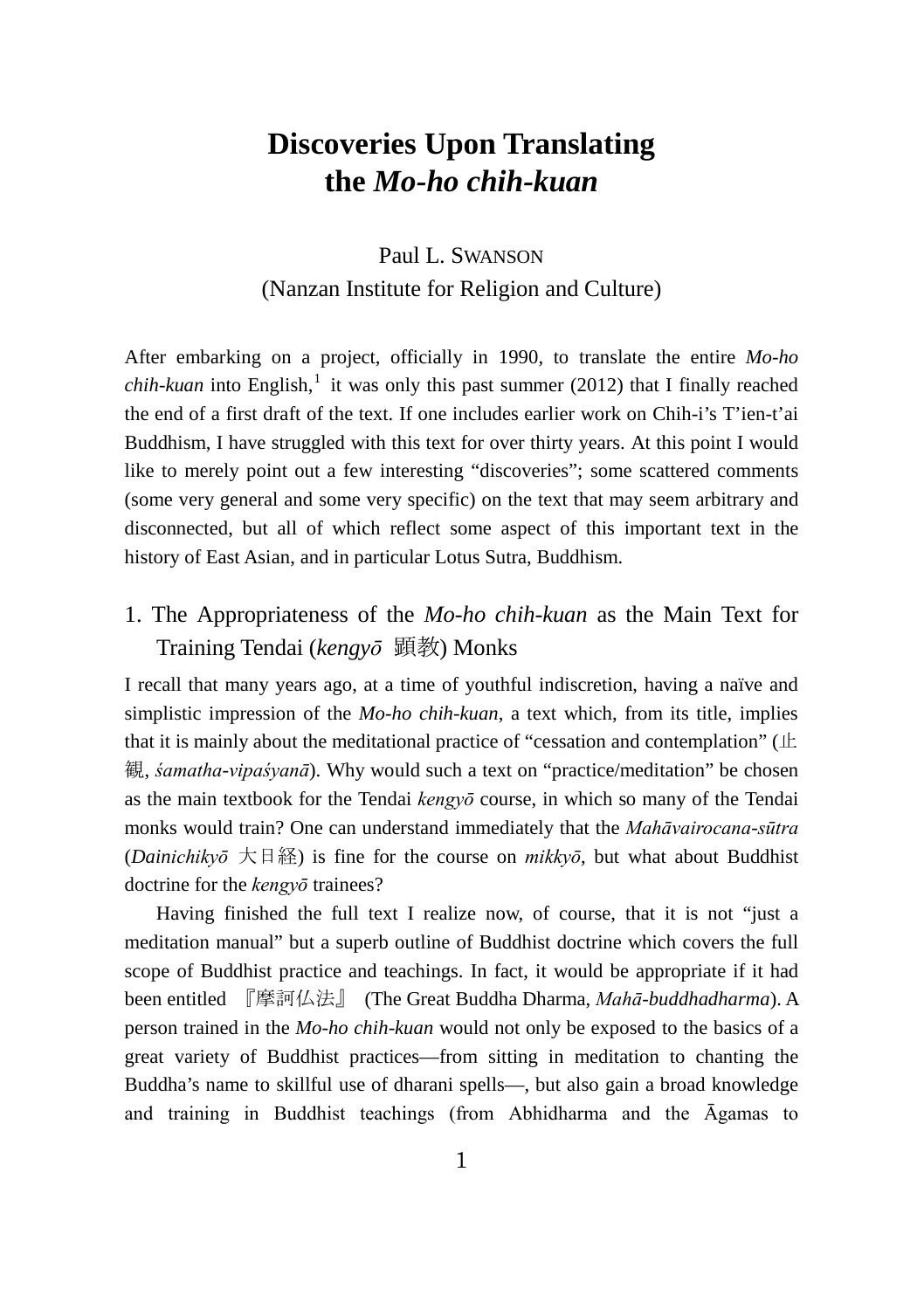Mahāyāna); know the main themes of central Mahāyāna sutras—a good grasp of the *Lotus Sutra*, be familiar with a great variety of stories and parables from the *Mahāparinirvāṇa-sūtra*, have sufficient knowledge of the themes of the *Avataṃsaka*, *Vimalakīrti*, *Prajñapāramitā*, etc., and have a good acquaintance with a large number of other sutras (*Śrimāladevī*, Pure Land sutras, sections of the *Great Collection of Sutras*, a variety of "apocryphal" texts, and so forth—; have a good grasp of the Madhyamika dialectics of the *Middle Treatise*, and a deep knowledge of the *Prajñapāramitā* tradition through the *Ta chih tu lun*; gain a familiarity with the Yogācara tradition; not to mention a training in the Tendai fourfold (or threefold) pattern of conditioned co-arising, emptiness, conventionality, and the Middle that serves as the basic pattern for organizing and making sense of the vast array of Buddhist doctrine and practice. What better training in the Buddha Dharma could one hope for?

2. Chih-i's Use of Scriptural Quotation, and the Challenge of **Identification** 

I have written previously about Chih-i's use of scripture, and the challenge of identifying quotes and how to interpret some "creative" quotation, so I will not repeat the arguments here (see Swanson 1997). Instead I wish only to add a few comments on the great advantage we now have with the proliferation of digitized (and thus searchable) texts, and the availability of such material online (in particular the Taishō canon in the CBETA and SAT databases, the DDB dictionaries, and so forth). In the short span of only ten years (between 1998 and 2011) between my two sabbaticals (which were spent mainly on the *Mo-ho chih-kuan* translation project), the work of translation has been transformed. Tasks such as searching for original sources of quotes, for example, which used to consume hundreds of hours of drudgery (with the occasional exciting discovery), can now be conducted in a matter of seconds. I would like to share just one example of a discovery made possible by the availability of such tools.

Near the end of the seventh fascicle of the *Mo-ho chih-kuan*, Chih-i says that "A sūtra tells of 'breaking the floating bag [of the precepts that keeps one afloat], and removing the beams of a bridge [of patience]' so that one's true concentration is forgotten and lost" 經云破壞浮嚢發撤橋梁忘失正念 . The traditional commentaries say that this text has not been identified 文未検.[2](#page-8-1) A quick search of the SAT database, however, revealed that this exact phrase 破壞浮嚢撥撤橋梁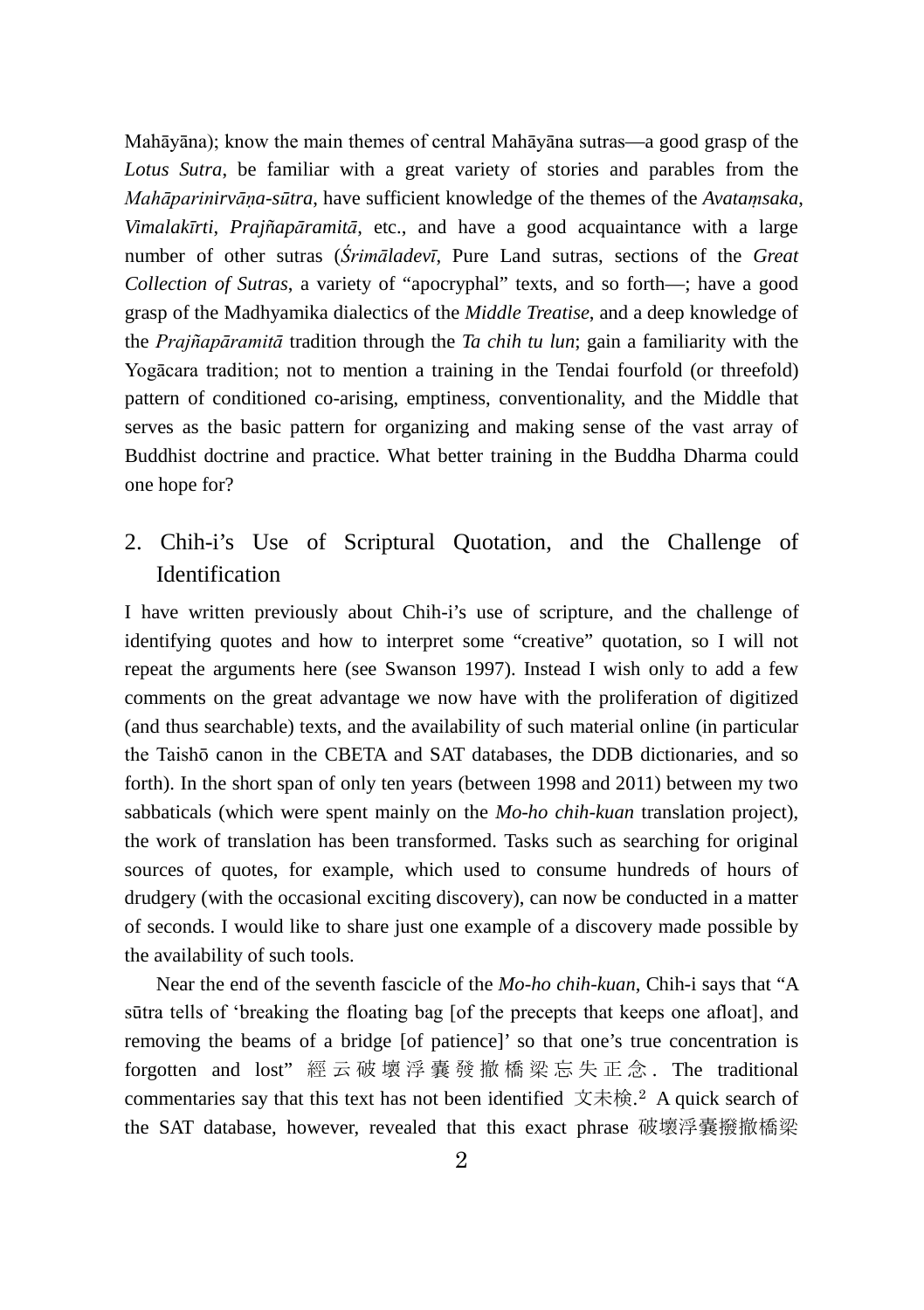appears in the *Mahāparinirvāṇa-sūtra*, at T no. 374, 12.437a12. An interesting point is that this is the older "Northern version" translation of the *Mahāparinirvāṇa-sūtra* by Dharmakṣema 曇無讖, included in the Taishō canon as text number 374, rather than the more frequently used translation (T no. 375, the "Southern version" revised by Huiyan 慧嚴). Chih-i almost always quotes from the newer "Southern version" of the sutra (T no. 375), which also contains references to the "floating bag" of the precepts at 12.674a3–4 and 673c19–22 (without mentioning the beams of a bridge). However, this example, as well as a few other references to the older "Northern" *Mahāparinirvāṇa-sūtra*, indicates that Chih-i accessed both of these versions of the sutra, though he favored the newer revision. It seems likely that this reference was overlooked by the traditional commentaries because it is rather uncommon that the no. 374 text was used by Chih-i and other scholars of the day.

## 3. An "Old" Version of the *Ta chih tu lun*?

In the midst of translating the text, I stumbled across a curious passage referring to an "old version" of the *Ta chih tu lun*. My first (mistaken) impression was that this may refer to another version of the *Ta chih tu lun*, independent of the translation by Kumārajīva. This misconception was soon rectified through an intense online give-and-take with colleagues on H-Buddhism (another example of how scholarship has been transformed in recent years), and it soon became clear that this must refer to an earlier, pre-edited version of the *Ta chih tu lun*, modified over a period of ten years by Sengrui 僧叡. Here is the text:

古釋論本云。若觀極微色則有十八空。今本云。若觀一端疊則有十八空。 (T 46.90b11–13)

The old text of the *Ta chih tu lun* says, "If you contemplate **extremely minute forms**, there are eighteen types of emptiness." The current text [of the *Ta chih tu lun*] says, "If you contemplate **a single fragment of a fine piece of cloth**, there are eighteen types of emptiness."

One of the classical commentaries on this text (see the *Bukkyō Taikei* edition, vol. 4, p. 412), explains:

Question: There is only one text of the *Ta chih tu lun*. Why does this refer to both an "old" and "new" text?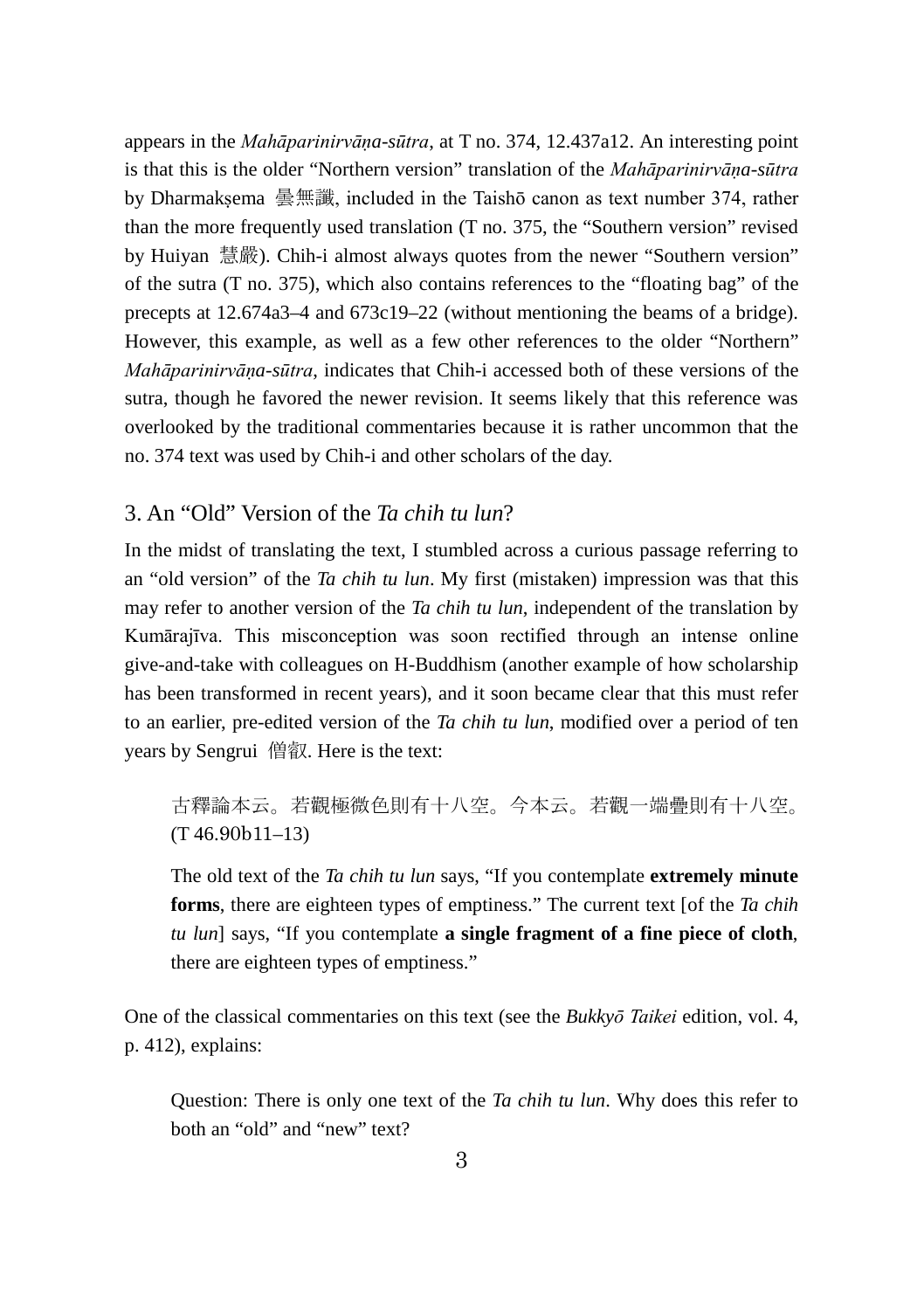Answer: Although there is only one text of the *Ta chih tu lun*, there are many variations in the fascicles and texts which are not the same. Presumably it was edited many times, and therefore the texts are not the same. A catalogue of the scriptures says that the *Ta chih tu lun* consists of one hundred fascicles, or of seventy fascicles. The first section of the *Commentary on the Vimalakīrti Sūtra* [by Chih-i] in interpreting the names of the bodhisattvas, says, "The old text [of the *Ta chih tu lun*] translates this like Kao-shih 高士." The *Xian* 暹 says, "The 'old text' presumably refers to an older translation of the *Ta chih tu lun*." Some person has said that "Mr. Yüan 遠公 [Hui-Yüan 慧遠] says that Kumārajīva [or, "Mr. Jī"  $\#\triangle$ ], in the seventh year of Hung-shih (AD 404 or 405), produced the *Ta chih tu lun* in one hundred and ten fascicles. Here and there were transliterations or interpretations in which the text was not easy [to understand]. This was edited for ten years into a one-hundred-fascicles [version] and a seventy-fascicles [version]. The former [one-hundred-fascicle version] is called the 'old' [text]."

However, the edition of the *Ta chih tu lun* in the Taishō canon consists of one hundred fascicles, and contains the variant reading that Chih-i refers to as the "new text"; thus, at least in this case, this one-hundred-fascicle version cannot be the "old text." The "one-hundred-fascicles and seventy-fascicles versions" probably refer to a version that included both the commentary and the sutra text (in 100 fascicles) and a version that consisted of only the commentary (in 70 fascicles) [see studies by Yinshun 印順]. Most likely the "old text" here refers to an earlier edition that was later edited by Sengrui with extensive modifications of translation terms. This issue is worthy of further investigation, with an examination of Dunhuang manuscripts to see if any early, pre-edited versions are extant.<sup>[3](#page-8-2)</sup>

As far as I know, these two texts (including the reference in the *Commentary on the Vimalakīrti Sūtra* by Chih-i referred to in the classical commentary) are the only concrete examples of the actual content of a pre-edited or early version of the *Ta chih tu lun*. Though not many general conclusions can be reached from this small sample, it indicates that Kumārajīva used accepted, old translation terms (such as those used by Kao-shih  $\ddot{a}$   $\pm$ ), which were later edited into more eloquent Chinese, thus contributing greatly to Kumārajīva's reputation as a master translator. [4](#page-8-3)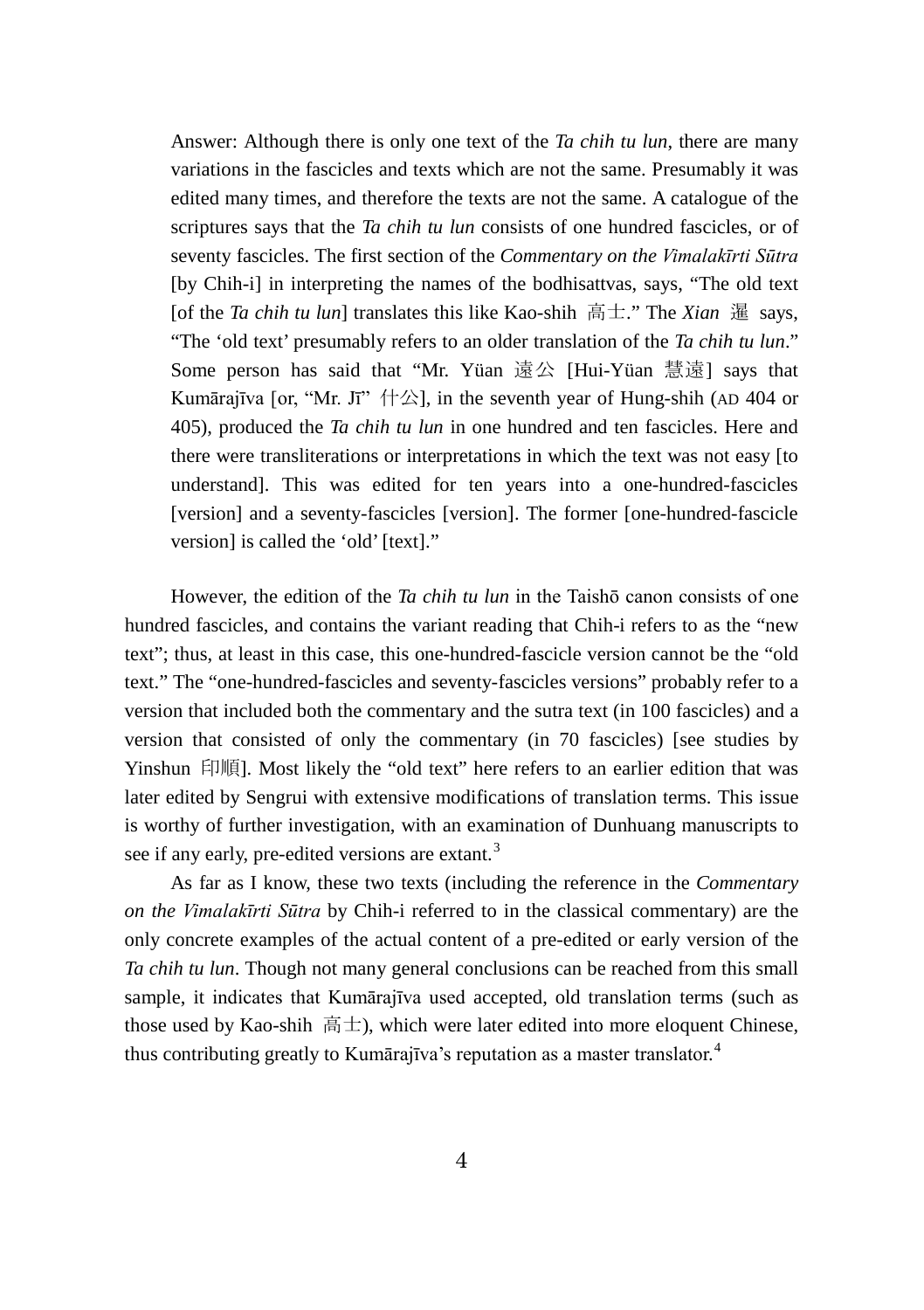### 4. Whether to Keep One's Eyes Open or Shut during Meditation

In a number of places,  $5$  Chih-i teaches that one should keep the eyes (very lightly) shut during meditation. In the *Mo-ho chih-kuan* (T 46.108c26–27) he says, "Next, gradually straighten the head and slowly close your eyes. Do not close your eyelids with great haste, but always [shutting out the light] as in a cage, then use your breathing…" 次漸平頭徐徐閉目。勿令眼臉太急。常使籠籠然後用息也. It seems that this instruction has been modified over the years, with a preference for keeping the eyes (slightly) open during meditation. Already in the traditional commentaries, the *Shiki* points out that in the Chan tradition of Baizhang 百丈禅師, "the eyes should stay open to avoid falling asleep. If you attain dhyāna-concentration, this power is most supreme. From of old it has been the practice of meditation among esteemed monks to always keep their eyes open during meditation" (see *Bukkyō taikei*, volume 5, p. 103). Ikeda Rosan, in his notes to the *Mo-ho chih-kuan* (*Kenkyūchūshaku* 1997, p. 425), points out that keeping one's eyes open during zazen meditation was a central tenet of Dōgen's instructions, and it is the most common practice in Japan today.

### 5. Chih-i's "Quote" from Hsüan-tsang's Translation of the *Heart Sutra*

As I have pointed out previously (see Swanson 1994), in the early part of the *Mo-ho chih-kuan* (T 46.5b20) there appears to be a quote from the *Heart Sutra*: "Form is emptiness, and likewise also for sensations, perceptions, impulses, and consciousness" 卽色是空 受想行識亦復如是. One's immediate instinct is to identify this familiar phrase as from the *Heart Sutra*; given Chih-i's preferences, one would expect it to be from the Kumārajīva translation (T no. 250, 8.847c14–15). The wording here in the *Mo-ho chih-kuan*, however, is not that of Kumārajīva, but exactly the same as that found in the "later" version of the *Heart Sutra* attributed to Hsüan-tsang (T #251, 8.848c8), which postdates Chih-i! This anomaly is easily overlooked and could quickly be brushed aside as a casual rephrasing by Chih-i—a not uncommon practice—or a later scribal "correction." On closer inspection (including the fact that Chih-i does not identify the source), however, one realizes that the quote is not from the *Heart Sūtra* at all but from Kumārajīva's translation of the *Pañcaviṃśati Sūtra* (T 8. 221c1–2) or from the quotation of this sūtra passage in the *Ta chih tu lun* (T 25.327c22–23). One may well wonder why Chih-i would quote from the larger sūtra or commentary instead of using the wording of the more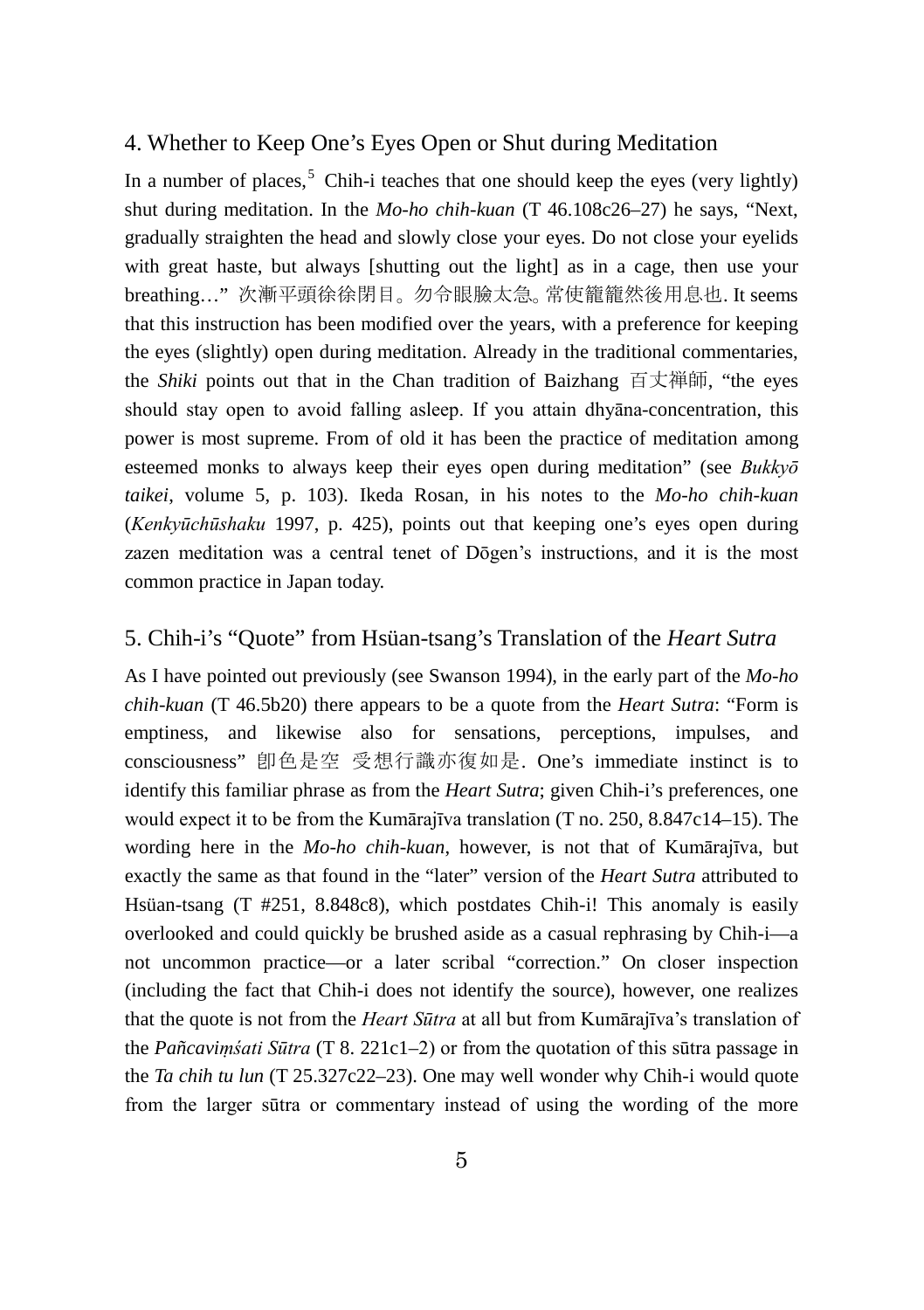convenient *Heart Sūtra* of Kumārajīva, if in fact he had the "*Heart Sutra*" available, especially since Chih-i used Kumārajīva's translations for almost all of his major texts. This example buttresses Jan Nattier's argument (see Nattier 1992) that "the so-called Kumārajīva version (T #250) of the *Heart Sūtra* was created [in China] on the basis of the *Ta chih tu lun*" (187), and that the "Hsüan-tsang version" is also an extract from the *Pañcaviṃśati Sūtra*: "that it was first classified simply as a Prajñā-pāramitā text, in all probablility listed as 'translator unknown,' and that only later—through its close association with Hsüan-tsang and his activities in popularizing it—it came to be attributed to him" (190).

### 6. Sublime Summary of the Threefold Pattern

It is clear that the threefold pattern (emptiness  $\mathcal{Z}$ , conventionality  $\mathcal{R}$ , the Middle  $\uparrow$ ) is the key to Chih-i's analysis of Buddhist teachings and practice (see Swanson 1989). Over the years I have used a number of passages to illustrate this pattern, both from the *Fa-hua hsüan-i* and the *Mo-ho chih-kuan*. I have recently discovered a new passage, at *Mo-ho chih-kuan* 104b18-22, which is perhaps the most sublime of them all. Chih-i often closes each section of his discourse with stock phrases and a summary in terms of this threefold pattern, but this passage appears without warning, as the content of the third mode of contemplation of "skillful means" in the section on "contemplating the objects of passionate afflictions." I was immediately struck by its simplicity and yet thoroughness in presenting the threefold pattern, but it was only when I extracted it from the Taisho text and formatted it line by line was the exquisite balance of the Chinese revealed:

> 行之要者莫先止觀。 四分煩惱體之即空。名體眞止入空觀也。 觀諸煩惱藥病等法。名隨縁止入假觀。 觀諸煩惱同眞際。名息二邊止入中道觀。 善巧安心修此三止三觀成一心三眼三智也。

[Translation:] As for what is essential practice, there is nothing that takes precedence over cessation-and-contemplation 止観. The four categories of passionate afflictions are empty in their essence 體. [The practice that is] called "cessation as realizing [or experiencing] the truth [of emptiness]" 體眞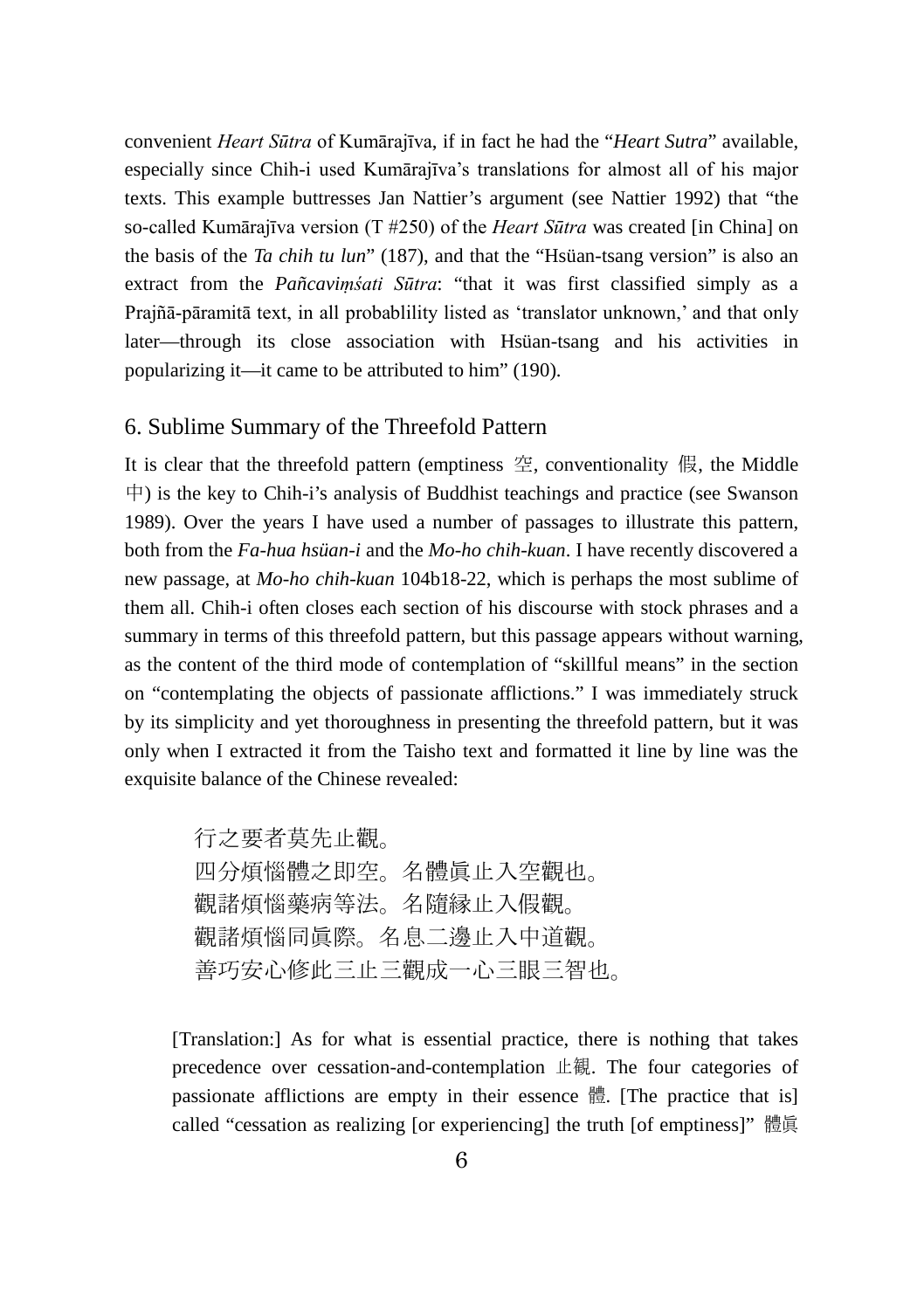$\pm$  is to enter the contemplation of emptiness. To contemplate all passionate afflictions and the ways and medicines [to heal these] diseases is called "cessation as [the realization of conventional reality as that which] arises through conditions 隨 緣 止 ," the contemplation of [re-lentering] conventionality. To contemplate all passionate afflictions as being the same as reality-as-it-is 眞際, is called "cessation as putting an end to the two extremes" 息二邊止, and entering the contemplation of the realization of the Middle Path. Through good and skillful 善巧 [means and practices] one attains a peaceful mind; by cultivating this threefold cessation-and-contemplation, one realizes and perfects the three eyesights and the three wisdoms in a single thought.

The English rendering (sad to say) may be complicated and confusing, but in Chinese the balanced repetition makes for what could be called a poem. Note how the threefold pattern is reflected in the way the terms line up: the threefold truth itself 空,假,中, with a terse summary of their content at the opening of each line. The final line specifically names threefold cessation and threefold contemplation, with the crucial aspects of "skillful means" and a "peaceful mind," as well as other threefold categories such as "three eyesights" and "three wisdoms" that are included "in a single thought"  $\neg$   $\Diamond$  (another crucial term for Chih-i). In its terseness and balance, this summary can only be described as "poetic scholasticism."

# 7. Final Reflections on the "Vanity" of Working on a Single Text for Thirty Years

Approaching the end of text, and finally feeling that I was beginning to see the proverbial light at the end of the tunnel, I ran across the following passage at *Mo-ho chih-kuan* 137a16–17, and it seemed that Chih-i was speaking directly to me (or someone in a similar state):

> [A sutra says,] "A wise person rejects various [impractical] questions about a bridge." People should be the same way. For the sake of the [academic] path of learning 學道 one cultivates [and studies the details concerning] the four gates [of teachings], $<sup>6</sup>$  $<sup>6</sup>$  $<sup>6</sup>$  spending thirty years making distinctions</sup> concerning one gate [or text] and not yet fully clarifying it. When your efforts begin to show a smidgen of results, [as a sutra says] "'you are already old and can no longer partake in the three flavors [of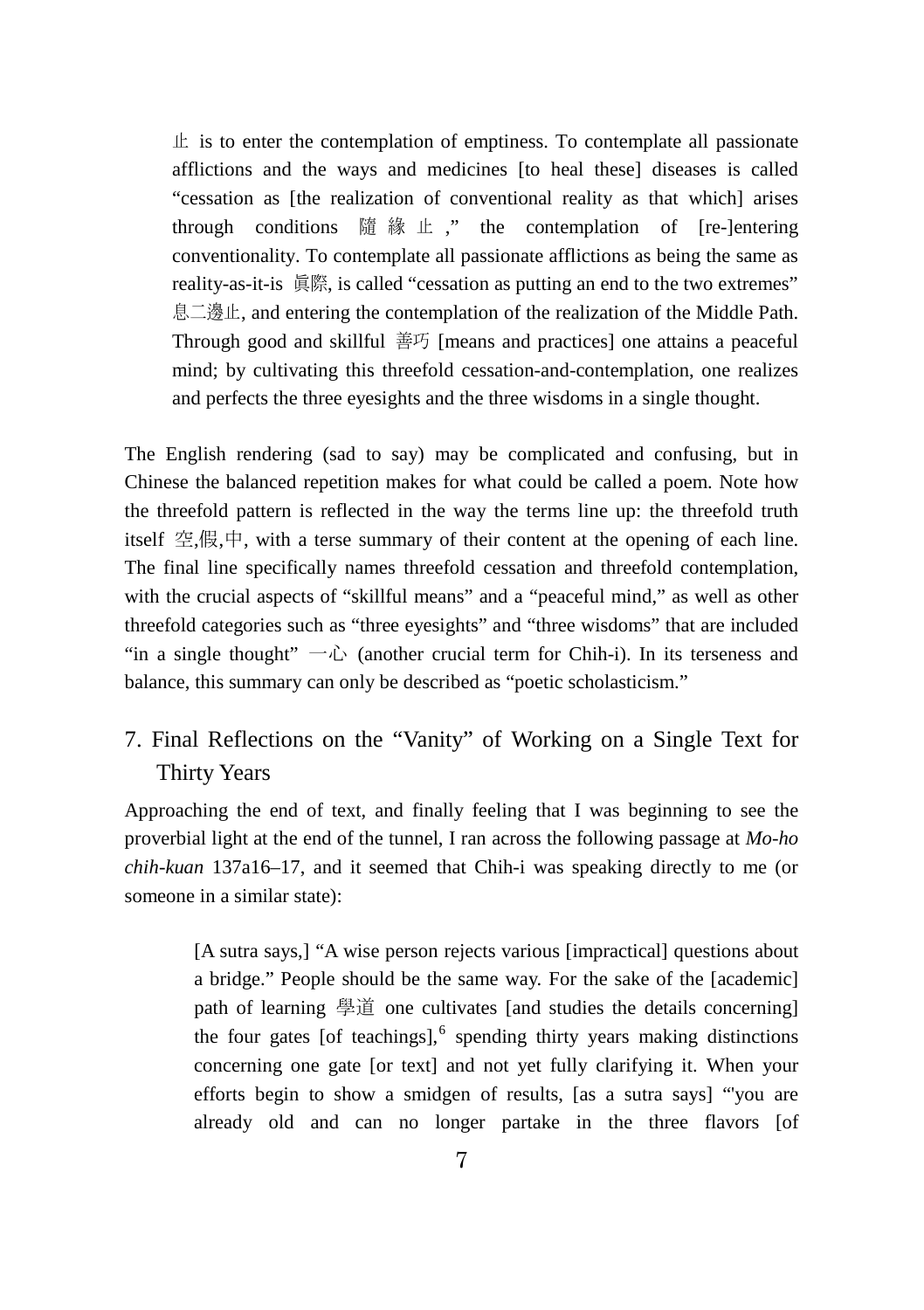home-departing, reading and chanting (the sūtras), and sitting in meditation]." Birth is empty, death is empty, and one life has been thrown away in vain. This is like all those questions concerning a bridge; of what use is it all [if there are only questions and one does not cross the bridge]?

It is only fair to point out that in this context (as in many others)<sup>[7](#page-8-6)</sup> Chih-i is critical not only of the "Dharma masters" who are only concerned with learning and ignore their meditational practices, but also of the "Meditation Masters" who, to their detriment, concentrate only on sitting in meditation and ignore "learning." However, although I am guilty of focusing on academic pursuits rather than meditational practice (except for what I call the "Translator's Samadhi" 翻訳三昧), I must disagree with Chih-i and say that I do not regret, nor consider it in vain, to have devoted thirty years to this single text. Rather, it has been an honor and privilege, and I am not yet ready to cross the bridge to the other side.

#### **REFERENCES**

### Chou Po Kan

2004 "The Problem of the Authorship of the *Mahāprajñāpāramitopadeśa*: A Re-examination." 台大歷史學報 34: 281–327.

#### Ikeda Rosan 池田魯参

1997 『詳解 摩訶止観 地巻(研究注釈篇)』, Tokyo: Daizō Shuppan.

#### Nattier, Jan

1992 "The *Heart Sūtra*: A Chinese Apocryphal Text?," *Journal of the International Association of Buddhist Studies* 15/2: 153–223.

### Shih, Robert

1981 "The Preface to the *Ta Chih Tu Lun.*" *Zhongyang yanjiu yuan guoji Hanxue huiyi lunwen ji* 中央研究院國際漢學會議論文集 4, 735–50

### Swanson, Paul

- 1989 *Foundations of T'ien-t'ai Philosophy: The Flowering of the Two Truths Theory in Chinese Buddhism*. Berkeley: Asian Humanities Press.
- 1990 "Report on the 10-year Project to Produce a Fully Annotated Translation of the *Mo ho chih kuan* in Western Languages," *Bulletin of the Nanzan Institute for Religion and Culture* 15: 13–20.
- 1994 "Understanding Chih-i: Through a Glass, Darkly?" *Journal of the*